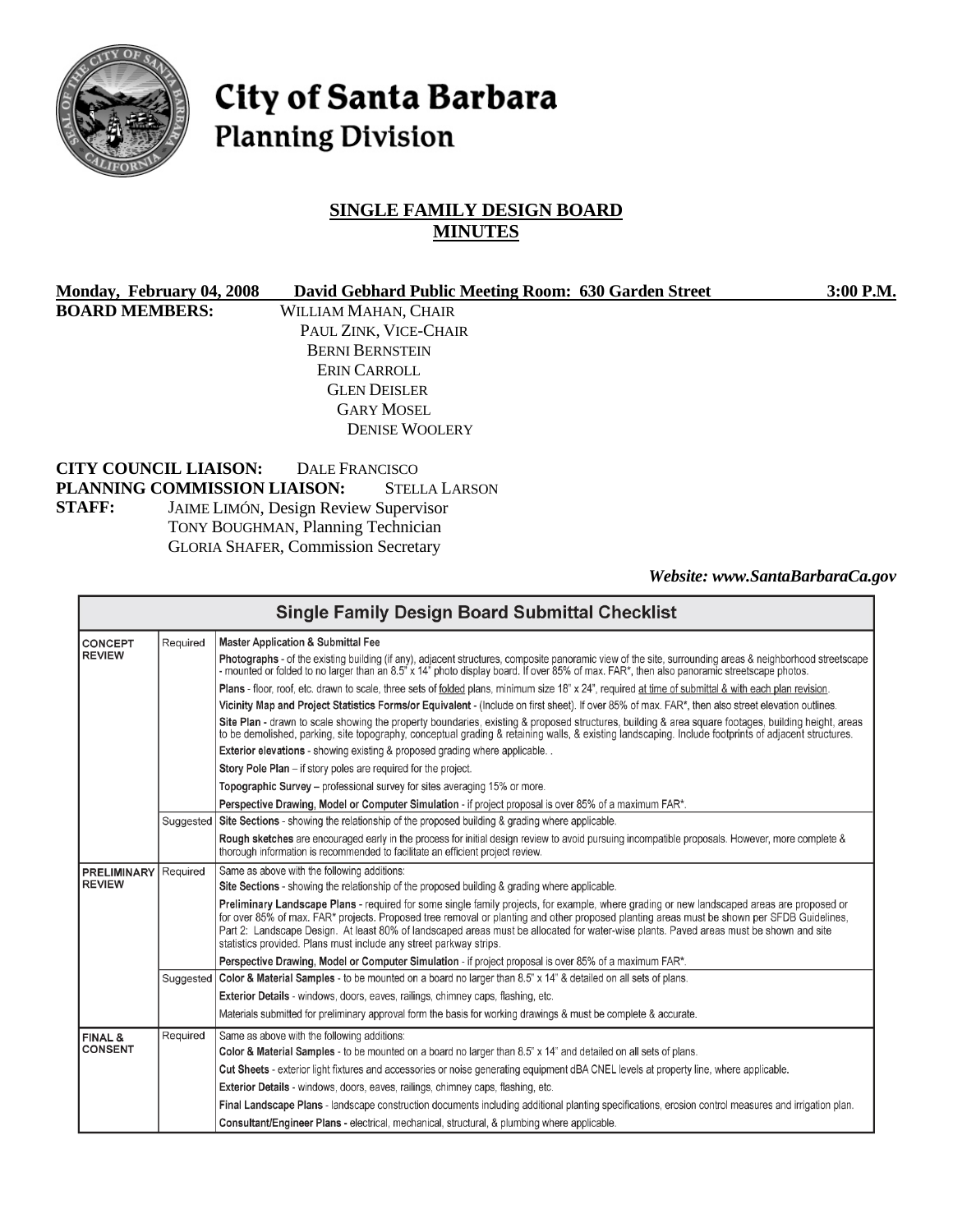#### **GENERAL BUSINESS:**

- A. The meeting was called to order at 3:06 p.m. by Chair Mahan.
- B. Roll call.

| Members present: | Bernstein, Carroll, Deisler, Mahan, Mosel, Zink (from 3:15 to 6:22). |
|------------------|----------------------------------------------------------------------|
| Members absent:  | Woolery.                                                             |
| Staff present:   | Boughman, Limon, (from 3:10 to 3:19), Shafer.                        |

C. Public Comment:

No public comment.

D. Approval of Minutes:

| Motion: | Approval of the minutes of the Architectural Board of Review meeting of January 22, |
|---------|-------------------------------------------------------------------------------------|
|         | 2008, as amended.                                                                   |
| Action: | Mosel/Deisler, 5/0/0. Motion carried. (Woolery and Zink absent.)                    |

E. Consent Calendar:

| Motion: | Ratify the Consent Calendar of January 28, 2008. The Consent Calendar was reviewed by<br>Glen Diesler, with the exception of the landscaping for Items B, C and E, reviewed by<br>Denise Woolery. |
|---------|---------------------------------------------------------------------------------------------------------------------------------------------------------------------------------------------------|
| Action: | Bernstein/Carroll, 5/0/0. Motion carried. (Woolery and Zink absent.)                                                                                                                              |
| Motion: | Ratify the Consent Calendar of February 4, 2008. The Consent Calendar was reviewed by<br>Glen Diesler, with the exception of the landscaping for Items A and D, reviewed by Erin<br>Carroll.      |
| Action: | Diesler/Carroll, 5/0/0. (Woolery and Zink absent.)                                                                                                                                                |

- F. Announcements, requests by applicants for continuances and withdrawals, future agenda items, and appeals.
	- 1. Mr. Boughman reported that Member Zink will be absent after the break.
	- 2.. Mr. Limon reported that the City Attorney has clarified that the 10 day appeal period for appeal of items on Consent Calendar begins on the date of ratification. The 10 day appeal period for items heard at the Full Board begins on the day of hearing. The Chair is advised to make an announcement when approval is granted and/or staff will prepare a handout.
- G. Subcommittee Reports.

No subcommittee reports.

H. Possible Ordinance Violations.

Mr. Mahan reported a possible parking violation at 1807 Santa Barbara Street.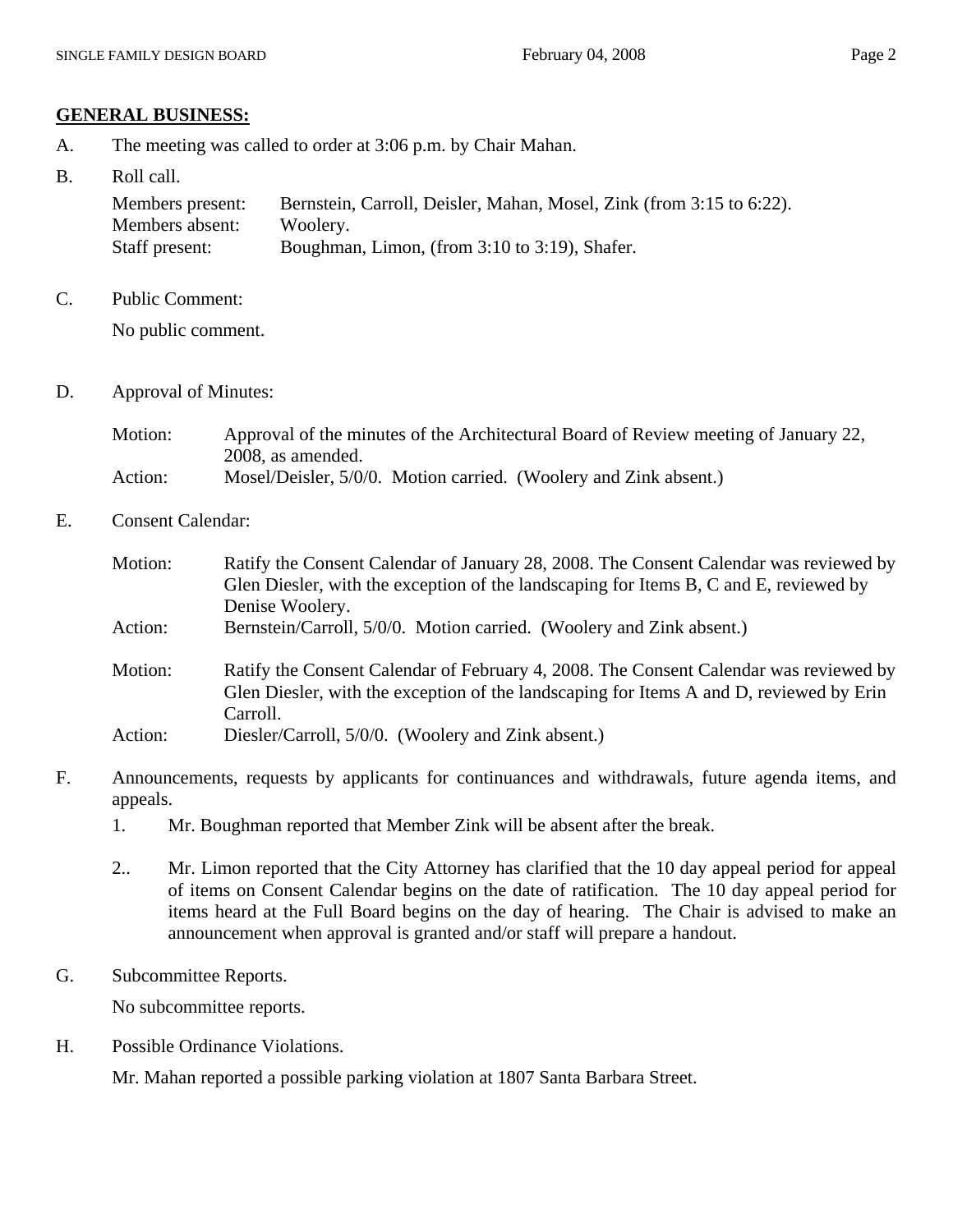# **DISCUSSION ITEM:**

(3:18)

# **Draft Mission Canyon Residential Design Guidelines, Review and Comment**.

Derek Johnson, Deputy Director, Office of Long Range Planning, County of Santa Barbara

Present: Rose Dyste, Sr. Planner, and Derek Johnson, Deputy Director, Long Range Planning, County of Santa Barbara. Heather Baker, Project Planner; and Bettie Weiss, City Planner, City of Santa Barbara.

The Board heard a courtesy review of the Draft Design Guidelines. Mr. Johnson provided an introduction and background. Ms. Dyste presented a page by page overview of the draft guidelines, including a supplemental section on high fire planting. Design Guidelines and area plan are scheduled for adoption in early 2009. Ms. Baker and Ms. Weiss were available to respond to questions.

Public comment opened at 3:56. As no one wished to speak public comment was closed.

The Board asked questions and provided individual comments. No action was required.

# **PRELIMINARY REVIEW**

# **1. 509 SCENIC DR E-2 Zone**

 Assessor's Parcel Number: 015-280-005 Application Number: MST2007-00472 Owner: Robert R. Geauque Architect: Y. S. Kim

(Proposal for a new 670 square foot second-story addition, a 337 second-story deck, and 345 square feet of first-floor additions. The existing 1746 square foot one-story single-family residence and attached two-car garage is located on a 10, 005 net square foot lot in the Hillside Design District. The proposed total of 2,694 square feet is 72% of the maximum FAR.)

# **(ACTION MAY BE TAKEN IF SUFFICIENT INFORMATION IS PROVIDED.)**

(Time: 4:16)

Present: Y. S. Kim, Architect; Robert Geaugue, Owner.

Public comment opened at 4:21 p.m. As no one wished to speak public comment was closed.

**Motion: Preliminary Approval with the finding that the Neighborhood Preservation Ordinance criteria have been met as stated in Subsection 22.69.050 of the City of Santa Barbara Municipal Code findings return to Consent Calendar with the following comments:** 

- 1) Applicant to provide garage door details.
- 2) Provide obscured glass on exterior light fixture.
- 3) The project provides consistency and appearance, compatibility, quality architecture and materials.
- Action: *Zing/Bernstein, 6/0/0. Motion carried.* (Woolery absent.)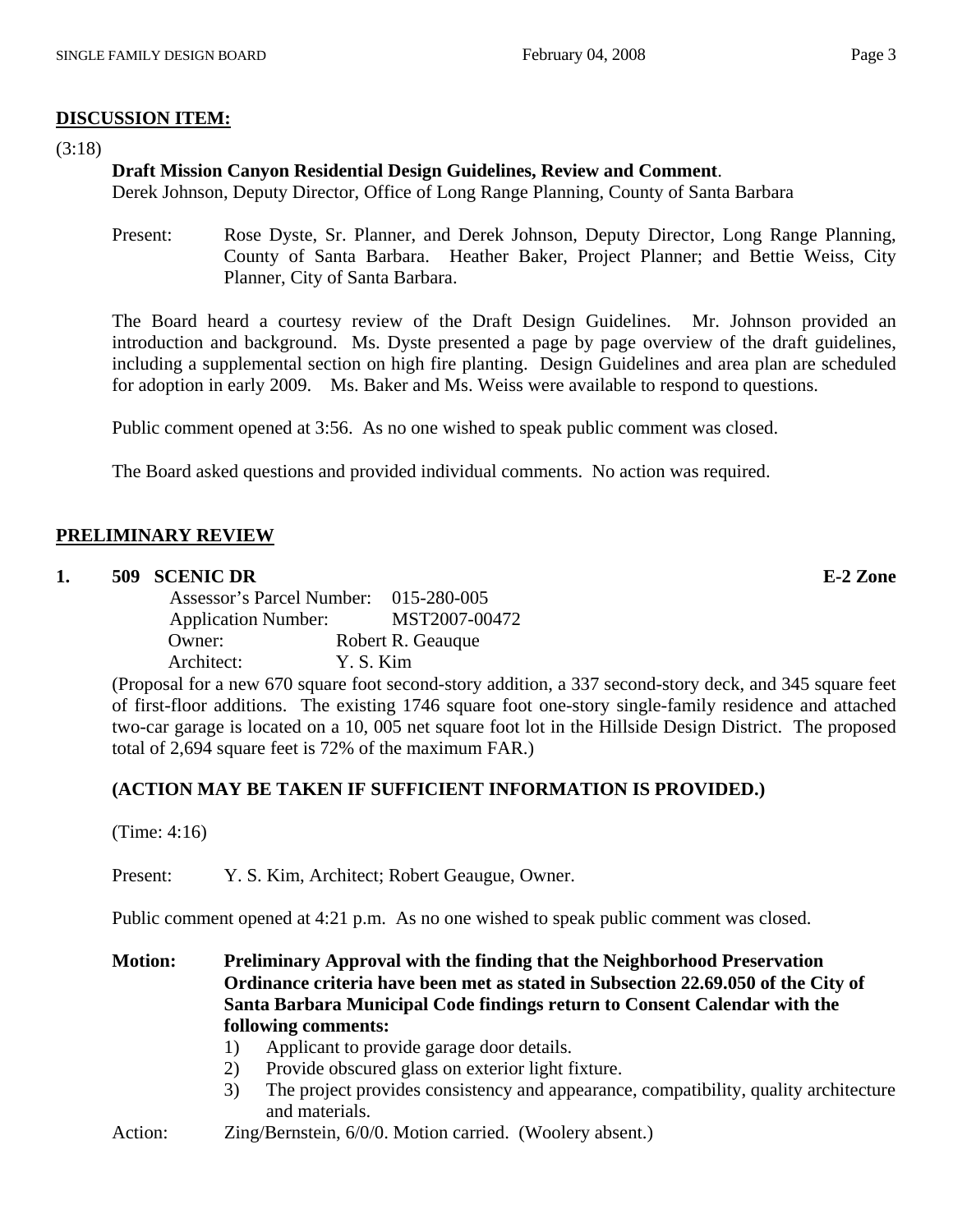#### **\*\*\* THE BOARD RECESSED FROM 4:29 P.M. UNTIL 4:31 \*\*\***

#### **SFDB-CONCEPT REVIEW (CONT.)**

#### **2. 133 W MOUNTAIN DR A-1 Zone**

|                            | Assessor's Parcel Number: 021-061-024 |  |
|----------------------------|---------------------------------------|--|
| <b>Application Number:</b> | MST2007-00070                         |  |
| Owner:                     | James E. Moore                        |  |
| Architect:                 | Alex Pujo                             |  |
|                            |                                       |  |

(Proposal to construct a two-level 4,112 square foot single-family residence including a detached 496 square foot accessory art studio building, 427 square foot attached carport, two swimming pools, 981 cubic yards of total cut and fill grading and associated site improvements on a vacant 3 acre lot in the Hillside Design District. The proposed total of 4,112 square feet is 67% of the maximum guideline FAR.)

#### **(Fourth Concept Review)**

# **(COMMENTS ONLY; PROJECT REQUIRES ENVIRONMENTAL ASSESSMENT AND COMPLIANCE WITH PLANNING COMMISSION RESOLUTION NO. 036-01.)**

(Time: 4:31)

Present: Alex Pujo, Architect.

Staff comment: Mr. Boughman reported that the MEA is complete. Preliminary Approval may be granted with conditions that tree protection measures and PC conditions be included on the plans.

Public comment opened at 4:44 p.m. As no one wished to speak, public comment was closed.

#### **Motion: Preliminary Approval as a basis for working drawings, and return to Full Board with the following comments:**

- 1) Include the Arborists Report, tree protection measures, and PC conditions of approval on the plans.
- 2) Provide a complete materials and color board, including tile and roof.
- 3) Show light fixtures, copper gutters and down spouts on the elevations.
- 4) The wall behind the infinity pool to match the color of the exposed concrete.
- 5) The exposed concrete walls are to have boulders at the base to integrate into the site.
- 6) Update the landscape into the new site plan.
- 7) Designate 300 feet on the south roof for future solar with no vents or penetrations.
- 8) The project complies with the Neighborhood Preservation Ordinance Guidelines for consistency and appearance, compatibility, and quality architecture and materials.

Action: Carroll/Mosel, 6/0/0. Motion carried. (Woolery absent.)

#### **\*\*\* THE BOARD RECESSED AT 4:56 P.M. UNTIL 4:59 P.M. \*\*\***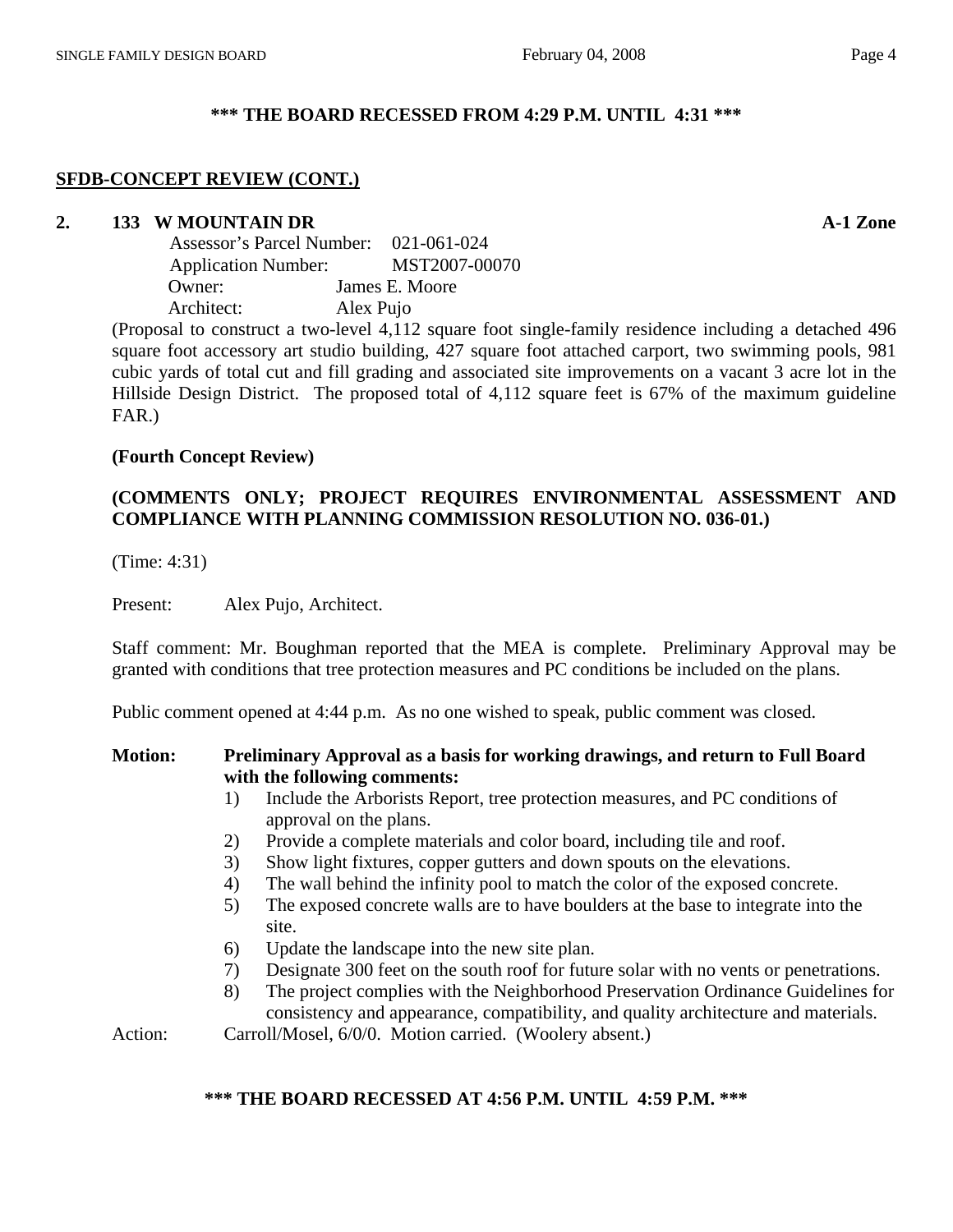# **SFDB-CONCEPT REVIEW (CONT.)**

# **3. 122 LA PLATA E-3/SD-3 Zone**

 Assessor's Parcel Number: 045-211-016 Application Number: MST2004-00823 Agent: Alicia Harrison Designer: Andrea Walhof Architect: Dawn Sherry Owner: David Shapiro

(Proposal for first- and second-story additions to an existing one-story 1,021 square foot single-family residence and attached garage. Proposed are additions of 490 square feet to the first-floor and a new 827 square foot second-story. The proposal includes converting the existing attached garage to habitable space and constructing new covered parking. The project would result in a 2,338 square foot residence and a detached 400 square foot two-car carport/garage on a 6,444 square foot lot. The proposed total 2,407 square feet is 85 % of the maximum FAR.)

# **(THIRD CONCEPT REVIEW, FIRST REVIEW AT SFDB. ACTION MAY BE TAKEN IF SUFFICIENT INFORMATION IS PROVIDED.)**

(Time: 4:59)

Present: Dawn Sherry, Architect; Alicia Harrison, Project Planner; David Shapiro, Owner.

Public comment opened at 5:22 p.m.

- 1. Eric Schott, neighbor: defeating the purpose of the NPO guidelines.
- 2. Mac Bakewell, neighbor: deck addition at northwest corner will look into his property; tower feature (read comments into the record).
- 3. Michelle Giddons, Citywide Homeowners Group is in support of the remodel; the project will test NPO fairness.
- 4. Joe Cantrell, resident: project might set a precedent; concerned with mass, bulk, scale, and privacy; plate height was raised (submitted written comments).
- 5. Tony Fisher, representing Mac Bakewell: comment letters do not reflect new plans; project description not accurate; suggested a 10-day notice for projects not previous viewed by SFDB; driveway terrace; tear down might affect modifications; increase in FAR due to garage; Design Guidelines recommend lowering plate heights (page 33); 20 closest homes data.
- 6. Timothy Harding, in favor. The project is compatible with the neighborhood; appropriate bulk and scale, and is an improvement.

Public comment closed at 5:39 p.m.

Mr. Mahan announced that the agenda was incorrect for FAR calculations and in not stating that a modification is required. He instructed Staff to confer with the City Attorney as to whether re-noticing is required when a projects transitions from ABR to SFDB.

# Straw vote: How many members can support a modification for the 9 foot roof plate height? 0/6/0.

Straw vote: How many members can support a modification for window alterations in the legal nonconforming front wall? 4/2/0.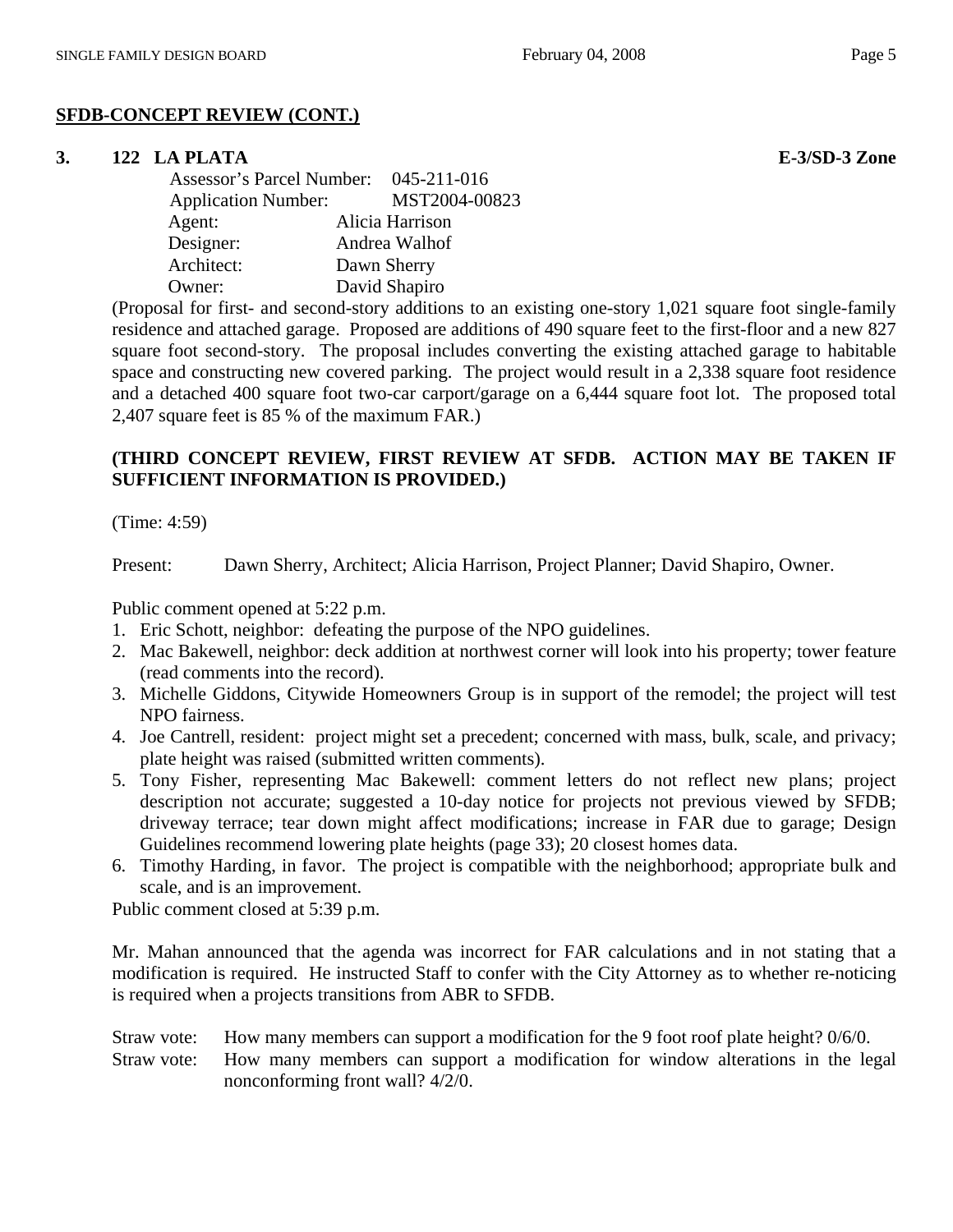# **Motion: Continued two weeks to the Full Board with the following comments:**

- 1) Simplify the architecture.
- 2) Restudy the turret and balcony for better integration.
- 3) Revise the front porch.
- 4) Revise the elevation to reduce the 9 foot plate height.
- 5) Restudy the windows at the stairwell.
- 6) Show screening around the uncovered parking space.
- 7) Show a ribbon driveway.
- 8) Relocate the street tree.
- 9) Provide a site section including the driveway.
- 10) Show consistent breakup of the windows.

Action: Mosel/Zink, 4/0/2. Motion carried. (Bernstein and Diesler abstained. Woolery absent.)

# **\*\*\* THE BOARD RECESSED FROM 6:22 UNTIL 6:42 P.M. \*\*\***

# **SFDB-CONCEPT REVIEW (CONT.)**

# **4. 492 LA CUMBRE RD E-3/SD-2 Zone**

| Assessor's Parcel Number: 057-170-057 |                |
|---------------------------------------|----------------|
| <b>Application Number:</b>            | MST2007-00563  |
| Owner:                                | Robert Hart    |
| Architect:                            | David Lavender |
| Applicant:                            | Guner Tatrum   |

(Proposal for new two-story 2,611 square foot single-family residence including attached 487 square foot two-car garage. The project is located on a 7,501 net square foot vacant lot. The 2,611 square foot proposed total is 85% of the maximum FAR.)

# **(SECOND CONCEPT REVIEW. ACTION MAY BE TAKEN IF SUFFICIENT INFORMATION IS PROVIDED.)**

(Time: 6:42)

Present: Guner Tatrum, Applicant; Robert Hart, Owner; Loren Lyndyck, Landscape Architect.

Public comment opened at 6:52 p.m. A letter from Paula Westbury was acknowledged. Public comment closed at 6:53 p.m.

# **Motion: Continued indefinitely to the Full Board with the following comments:**

- 1) The project is headed in right direction.
- 2) Study the tower to be compatible with the style of house, which is defined by the front porch and heavy beams, and restudy tower windows.
- 3) Raise the roof above the living room to provide more room for clerestory windows
- 4) Show additional brackets at the balcony over the garage door.
- 5) Study how the arched window will integrate into the roof.
- 6) Clarify details of the outrigger and pentagonal beams.
- 7) Provide more detail of the garage louvers.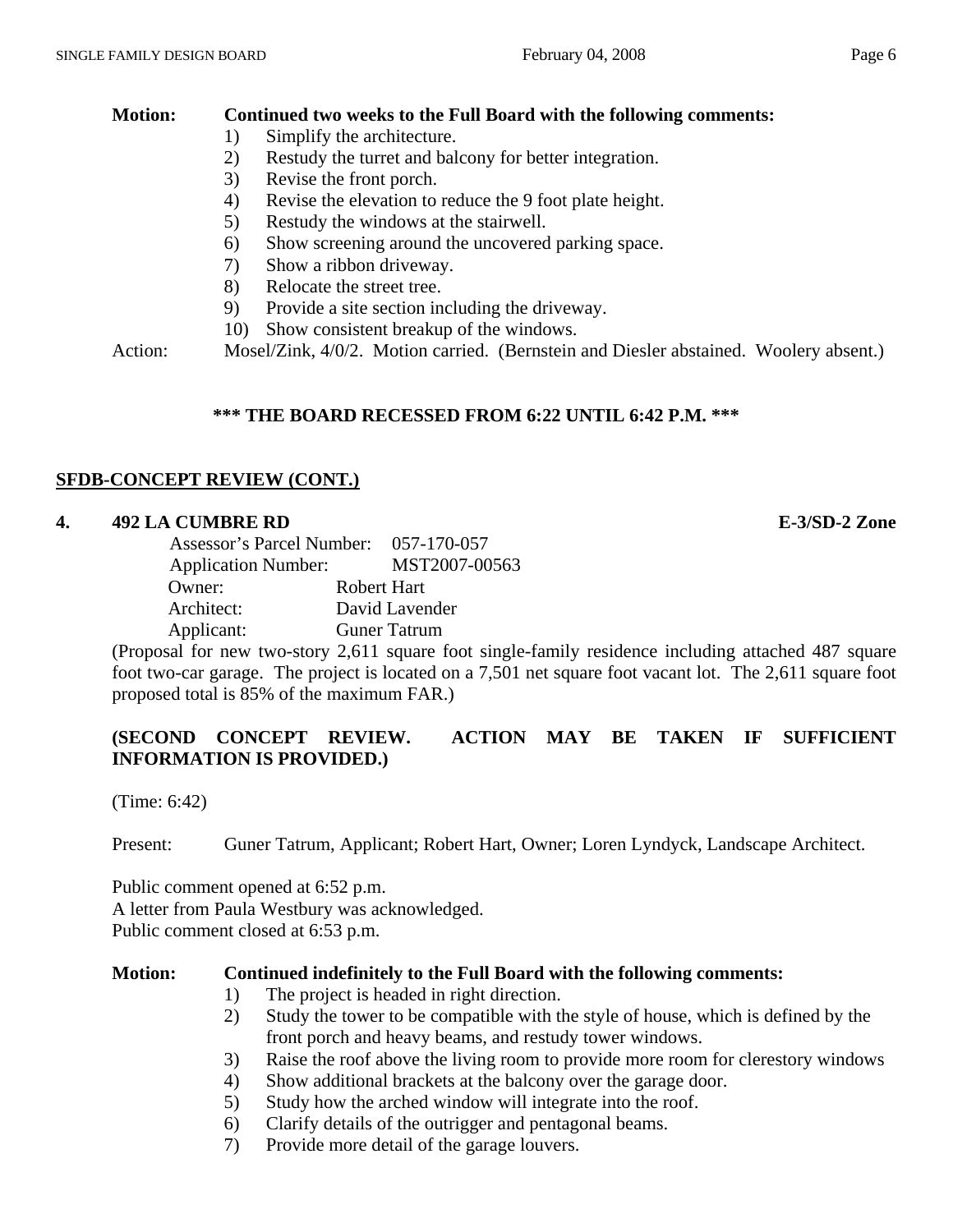- 8) Provide a smaller hedge at northwest, and maintain at 42 inches.
- 9) Study the driveway width and provide permeable paving.
- 10) Provide more ground cover on the bioswale slope.
- 11) Show site drainage.

Action: Bernstein/Diesler, 5/0/0. Motion carried. (Woolery and Zink absent.)

# **FINAL REVIEW**

# **5. 1967 STANWOOD DR A-1 Zone**

| Assessor's Parcel Number: 019-050-002 |                   |
|---------------------------------------|-------------------|
| <b>Application Number:</b>            | MST2007-00081     |
| Owner:                                | Ronald B. Dinning |
| Applicant:                            | Sophie Calvin     |

(Proposal for remodeling and a 990 square foot one story addition to an existing single family residence, a new 529 square foot detached garage with a 463 square foot second-floor accessory space, garden stairs, patio, trellises and exterior fireplace. The project is located on a 32,916 square foot lot in the Hillside Design District. The proposed total square footage of square feet is 41% of the maximum guideline FAR.)

(Time: 7:26)

Present: Sophie Calvin, Applicant.

| <b>Motion:</b> | Final Approval and continued one week to the Consent Calendar for window<br>details. |
|----------------|--------------------------------------------------------------------------------------|
| Action:        | Bernstein/Carroll, 5/0/0. Motion carried. (Woolery and Zink absent.)                 |

# **CONCEPT REVIEW - NEW ITEM: PUBLIC HEARING**

# **6. 2114 RED ROSE WAY E-3 Zone**

 Assessor's Parcel Number: 041-251-019 Application Number: MST2007-00638 Owner: Lori A. Daffron Architect: Dwight Gregory

(Proposal for the addition of a 190 square foot third-story for an existing 1,984 square foot two-story single-family residence on a 4,749 square foot lot in the Hillside Design District. The project includes a 91 square foot balcony at the upper level. The proposed total 2,174 square feet is 91% of the maximum FAR.)

# **(ACTION MAY BE TAKEN IF SUFFICIENT INFORMATION IS PROVIDED.)**

(Time: 7:36)

Present: Dwight Gregory, Architect; Lori Daffron and Jim Hoskins, Owners.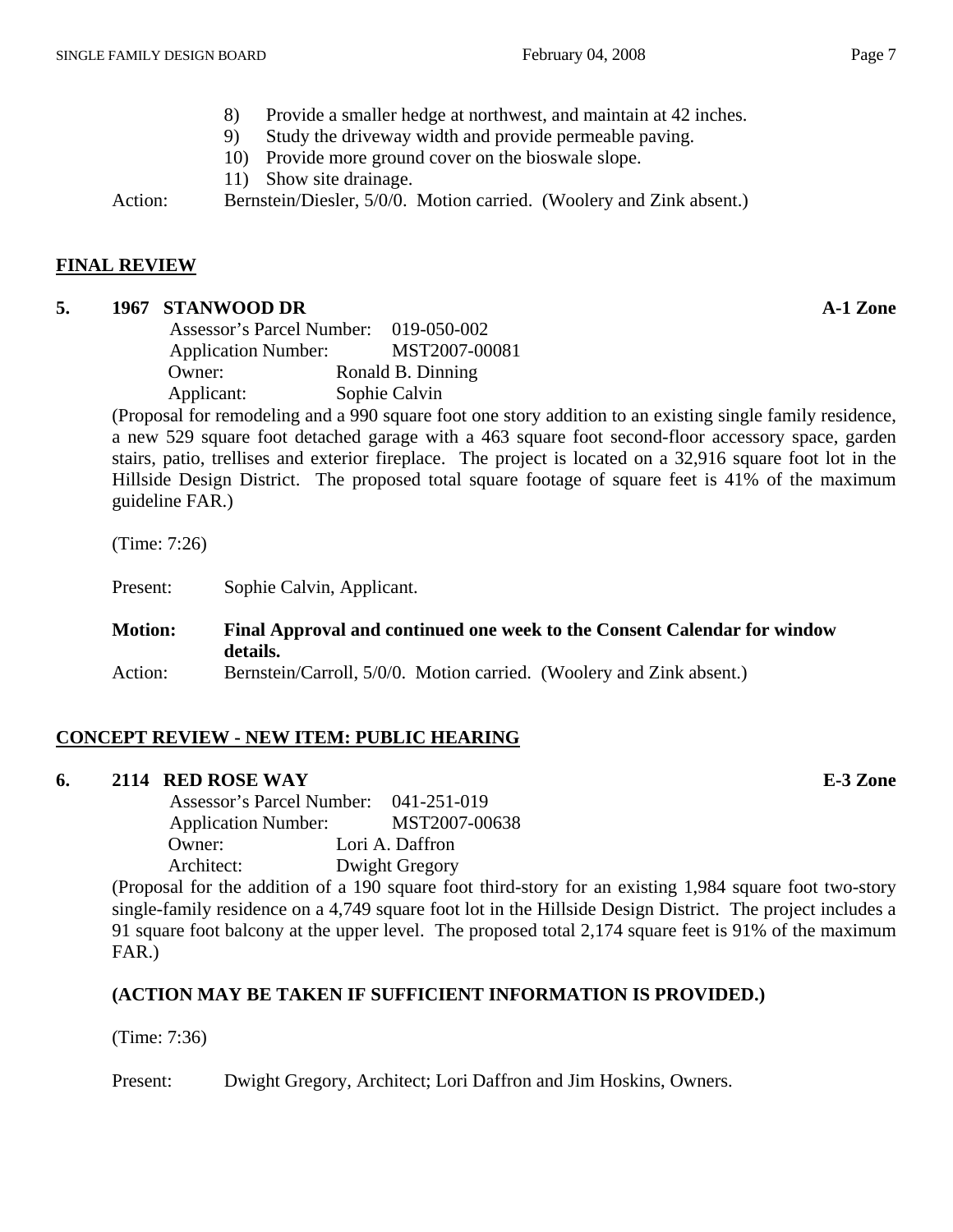Public comment opened at 7:42 p.m.

Six letters of support from Michelle Bates, Justin Kellenberger and Megan Ross, David James, Pete Oster, Graham and Sylvia Edney, and Clifton Kent were read.

Public comment closed at 7:45 p.m.

Straw vote: How many Members can support the third story?  $3/1/0$ .

**Motion: Continued indefinitely to the Full Board with the following comments:** 

- 1) The Board supports the third-floor addition.
- 2) Change the orientation of the third-story gable roof.
- 3) Study moving the balcony 15 feet from the property line.
- 4) Restudy the balcony with a Monterey-style roof.
- 5) Provide a perspective drawing including silhouettes of neighboring properties.
- 6) Provide photographs from the proposed deck toward the neighboring property.
- 7) Study a higher window on the east side.
- 8) Study alternative material for the railing/balustrade.

Action: Bernstein/Carroll, 5/0/0. Motion carried. (Woolery and Zink absent.)

# **CONCEPT REVIEW - NEW ITEM: PUBLIC HEARING**

# **7. 825 ROBLE LN E-1 Zone**

 Assessor's Parcel Number: 019-252-008 Application Number: MST2008-00025 Owner: Mark Bell Architect: Kent Mixon

(Proposal to remodel an existing 2,073 square foot single-family residence on a 8,180 square foot lot in the Hillside Design District. The project includes a 101 square foot addition to lower floor, demolishing and rebuilding existing stairs at west and east ends of house, replacement of all existing doors and windows, and change siding at main level to board and batten. Staff Hearing officer approval of modifications is requested for encroachments into the interior, front, and open-yards. The proposed total 2,174 square feet is 67% of the maximum FAR.)

# **(COMMENTS ONLY; PROJECT REQUIRES ENVIRONMENTAL ASSESSMENT AND STAFF HEARING OFFICER APPROVAL OF MODIFICATIONS.)**

(Time: 8:10)

Present: Kent Mixon, Architect; Jim Davis, Associate.

Public comment opened at 8:21 p.m. As no one wished to speak, public comment was closed.

# **Motion: Continued indefinitely to the Staff Hearing Officer and return to Full Board with the following comments:**

- 1) The Board found encroachment of the stairs into the setbacks supportable if they are of a sandstone material.
- 2) Restudy the second-story railings.
- 3) Study sandstone for surrounds at the front door and chimney.
- Action: Bernstein/Deisler, 5/0/0. Motion carried. (Woolery and Zink absent.)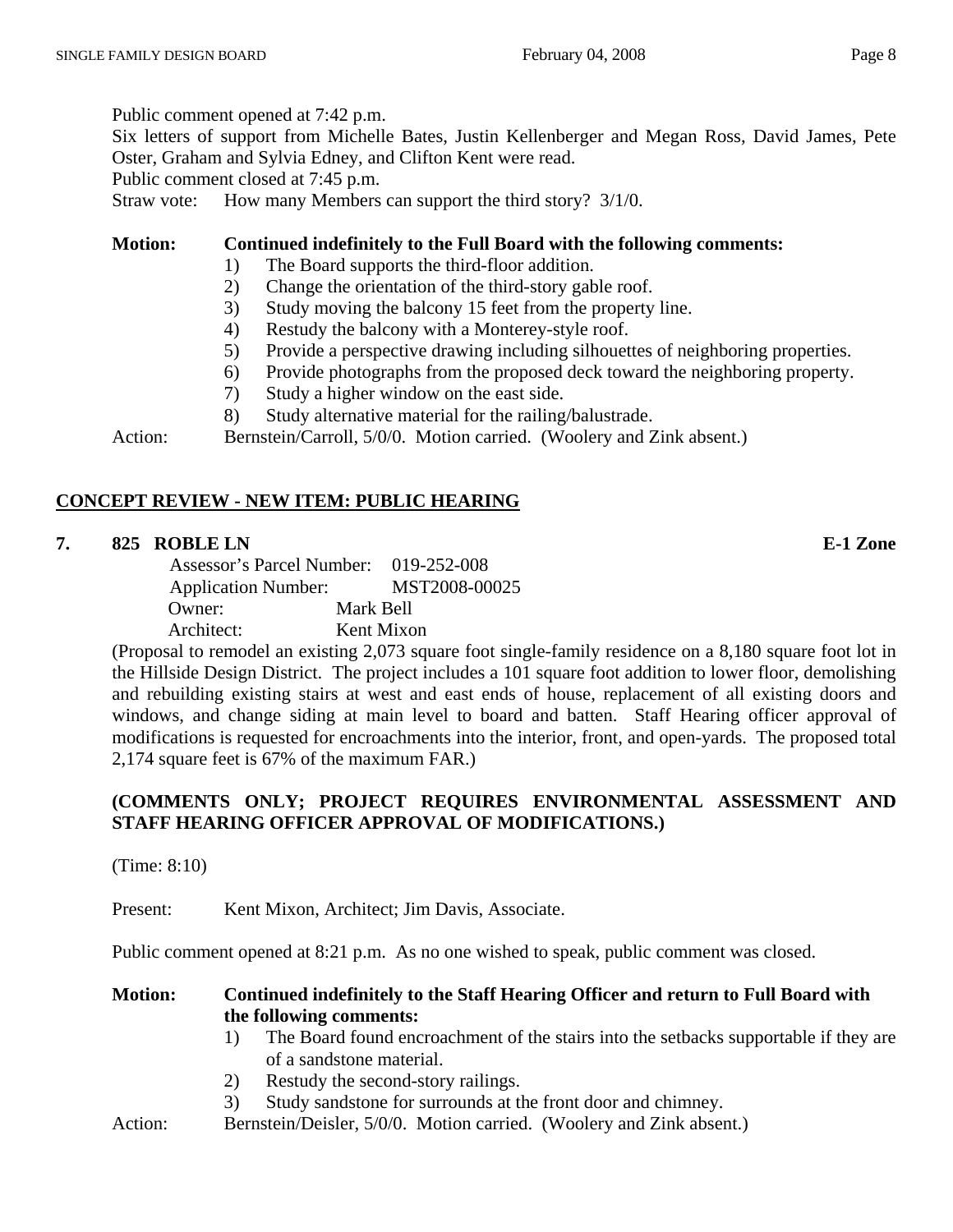# **CONCEPT REVIEW - NEW ITEM: PUBLIC HEARING**

# **8. 54 ALAMEDA PADRE SERRA E-1 Zone**

 Assessor's Parcel Number: 015-151-025 Application Number: MST2007-00635 Owner: Juan Perez Jasso Designer: Daniel Melville

(Proposal to construct a 206 square foot first-story addition, a 456 square foot second-story addition, a new front entry, alterations to an existing 350 square foot detached carport with an attached storage area, and exterior alterations to include a new 165 square foot roof deck. The proposal includes abatement of as-built violations by removing interior cabinets, counters, sinks and other "as-built" construction. The existing 2,266 square foot single-family residence is located on a 10,087 square foot lot in the Hillside Design District. The proposed total of 2,928 square feet is 77% of the maximum FAR.)

# **(COMMENTS ONLY; PROJECT REQUIRES ENVIRONMENTAL ASSESSMENT.)**

(Time: 8:31)

Present: Dan Melville, Designer.

Public comment opened at 8:46 p.m.

- 1. A letter from Anthony Pappa was read.
- 2. Martin Frost: spoke about parcel overdevelopment; noise level; privacy concerns.
- 3. Larry Williams: addressed noise level, potential decline of neighborhood; effects of proposed deck (submitted written comments and photographs).
- 4. Louis Ternullo: addressed privacy, subterranean pool water from project site to other properties.
- 5. Monica Williams: concerned with noise from windows, balconies and pool.

Public comment closed at 8:57 p.m.

# **Motion: Continued indefinitely to the Full Board with the following comments:**

- 1) Study the water control and retention basin.
- 2) Study a narrower driveway with planting on the sides and grass strip in middle.
- 3) The Board found the third story roof deck and stair tower are not supportable.
- 4) Unify the architectural style.
- 5) Reduce the amount of paving as much as possible and increase the amount of landscaping.
- 6) Staff to review the cantilevered deck for permits, for height above the sewer easement, and fault location.
- Action: Diesler/Bernstein, 5/0/0. Motion carried. (Woolery and Zink absent.)

# **I. The Full Board meeting adjourned at 9:21 p.m.**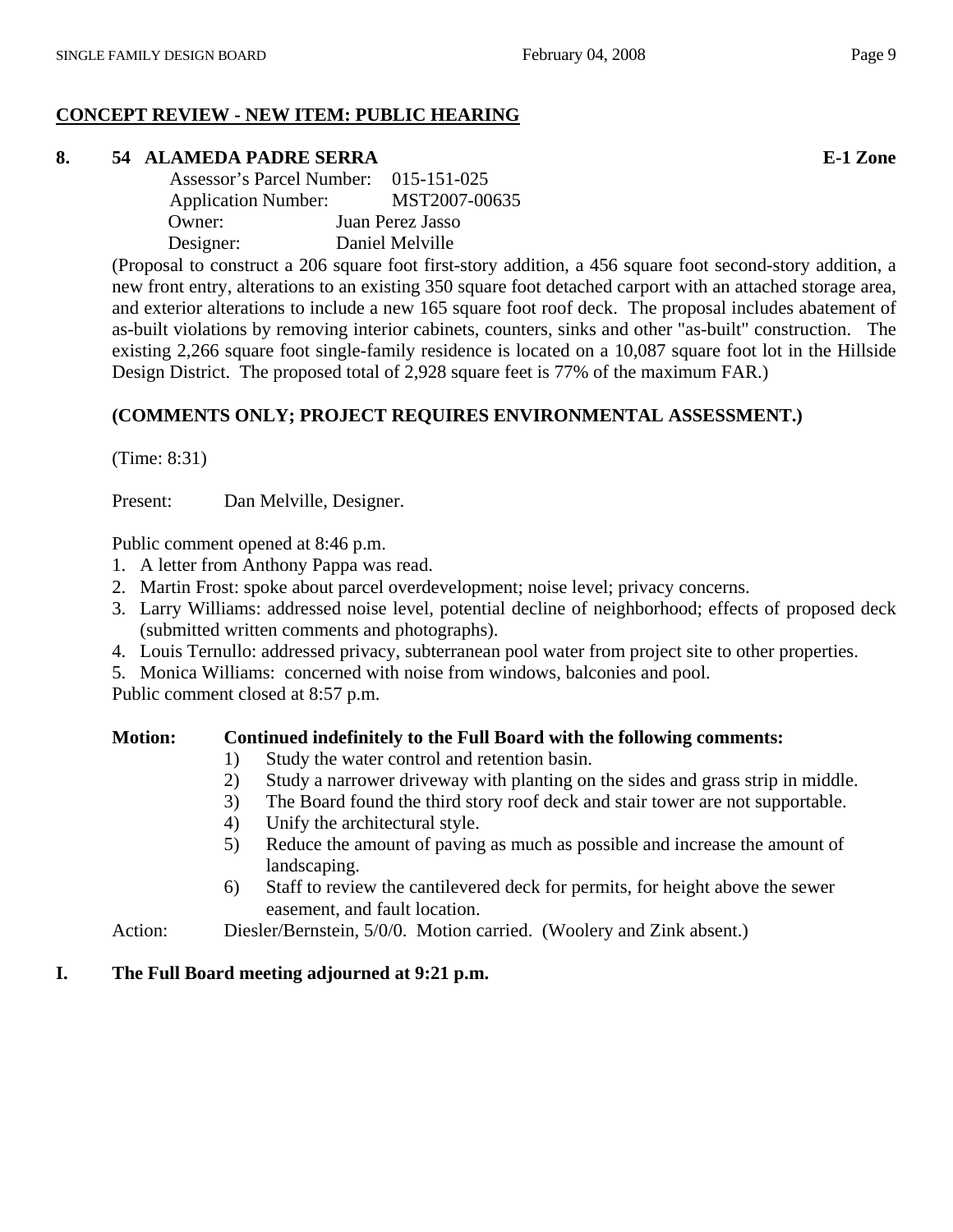#### **FINAL REVIEW**

#### A. 730 COOK AVE **R-2** Zone

 Assessor's Parcel Number: 043-243-018 Application Number: MST2007-00447 Owner: Joseph C. and Genevieve H. Franco Trustees Architect: Larry Graves, Alliance Design Group (Proposal to construct a new 2,053 square foot two-story single-family residence including attached 425

square foot two-car garage on a vacant 5,135 square foot lot. The proposed total of 2,053 square feet is 83% of the maximum guideline FAR.)

Final Approval with the following conditions: 1) Specify a low water-use species of turf. 2) Add a vine to the west side fence. 3) Verify if there is an existing tree at east corner, if so, move the proposed tree to the southwest so there is not a conflict. 4) It was suggested to add a tree or two at east and west elevations alongside house.

#### **NEW ITEM**

# **B.** 825 ROBLE LN **E-1** Zone

 Assessor's Parcel Number: 019-252-008 Application Number: MST2008-00041 Owner: Mark Bell Architect: Kent Mixon

(Proposal for replacement of all existing doors and windows at first-floor, replace siding with board & batten at first-floor, and change exterior color. The existing 2,073 square foot single-family residence including 388 square foot garage is located on an 8,180 square foot lot in the Hillside Design District.)

# **(ACTION MAY BE TAKEN IF SUFFICIENT INFORMATION IS PROVIDED.)**

Final approval as submitted with the finding that the Neighborhood Preservation Ordinance criteria have been met as stated in Subsection 22.69.050 of the City of Santa Barbara Municipal Code.

# **NEW ITEM**

# **C. 216 E JUNIPERO ST E-1 Zone**

 Assessor's Parcel Number: 025-132-002 Application Number: MST2008-00042 Owner: Chris Herthel and Jane Sorenson Architect: Kent Mixon

 (Proposal for 238 square feet of first-floor additions, a 163 square foot entry porch, interior remodeling, and permitting of an as-built deck and stairs. The existing 2,156 square foot one-story single-family residence including 393 square foot garage is located on a 7,806 square foot lot in the Mission Area Special Design District.)

# **(ACTION MAY BE TAKEN IF SUFFICIENT INFORMATION IS PROVIDED.)**

Continued two weeks. Restudy the front entry dormer and porch roof.